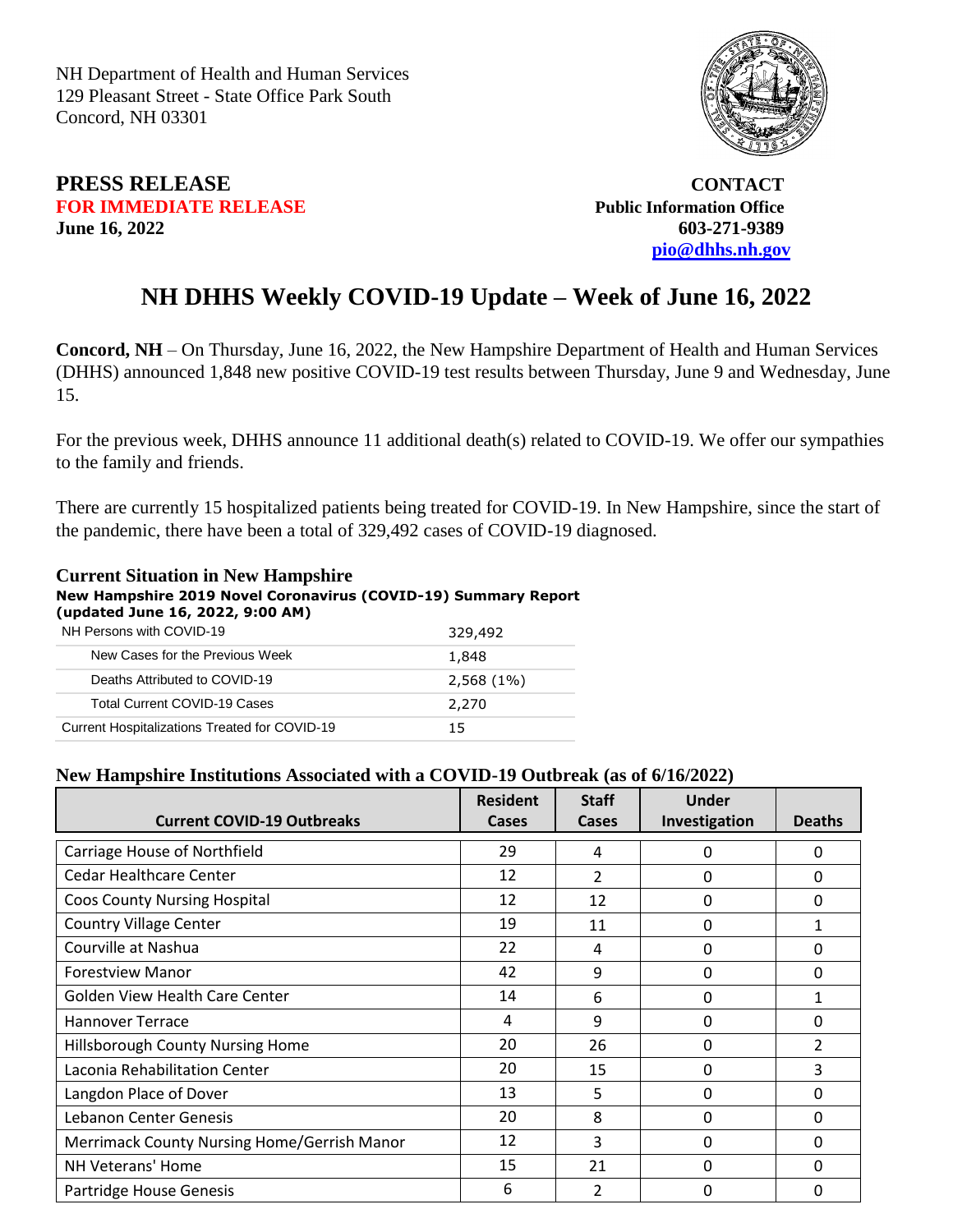| Premier Rehab and Healthcare                      | 33 | 15 |  |
|---------------------------------------------------|----|----|--|
| Rochester Manor                                   | 10 |    |  |
| Rockingham County Nursing Home and Rehabilitation | 32 | 40 |  |
| <b>Taylor Community</b>                           | 12 |    |  |
| Villa Crest Nursing & Retirement Center           | 23 |    |  |
| Warde Health Center Windham                       |    |    |  |

| <b>Closed COVID-19 Outbreaks in 2022</b>                         | <b>Resident</b><br>Cases | <b>Staff</b><br>Cases | <b>Deaths</b>  |
|------------------------------------------------------------------|--------------------------|-----------------------|----------------|
| All American Assisted Living (3/2/2022)                          | 11                       | 8                     | 0              |
| Applewood Rehabilitation Center (4/11/2022)                      | 57                       | 38                    | 3              |
| Arbor View Inn (4/11/2022)                                       | 4                        | 1                     | 0              |
| Arbors at Bedford (3/7/2022)                                     | 26                       | $\overline{7}$        | 0              |
| Bedford Hills Center (2/14/2022)                                 | 19                       | 31                    | 0              |
| Bedford Hills Center (5/26/2022)                                 | 28                       | 12                    | 0              |
| Bedford Nursing and Rehab Center (3/11/2022)                     | 21                       | 30                    | 3              |
| Belknap County Department of Corrections (5/18/2022)             | $\overline{7}$           | 0                     | 0              |
| Belknap County Nursing Home (1/25/2022)                          | $\mathbf{1}$             | 4                     | 0              |
| Belknap County Nursing Home (3/3/2022)                           | 16                       | 11                    | 0              |
| Bellamy and Watson Fields Assisted Living Facilities (2/23/2022) | 12                       | $\mathbf 0$           | $\mathbf 0$    |
| Benchmark at Rye (6/2/2022)                                      | $\overline{7}$           | 4                     | 0              |
| Bentley Commons at Bedford (2/22/2022)                           | $\overline{2}$           | 13                    | 0              |
| The Birches at Concord (5/18/2022)                               | 9                        | 8                     | 0              |
| Carroll County Department of Corrections (2/15/2022)             | 23                       | 6                     | 0              |
| Cedar Healthcare Center (2/14/2022)                              | 45                       | 44                    | 4              |
| Colonial Poplin Nursing & Rehabilitation (3/8/2022)              | 26                       | 40                    | 3              |
| Colonial Poplin Nursing Home (6/3/2022)                          | 15                       | 8                     | 1              |
| Coos County Department of Corrections (2/18/2022)                | 13                       | 4                     | 0              |
| Coos County Nursing Home (4/1/2022)                              | 23                       | 37                    | $\overline{2}$ |
| Cornerstone at Hampton (2/15/2022)                               | 42                       | 11                    | 0              |
| Country Village (2/11/2022)                                      | 8                        | 16                    | 0              |
| Courville at Manchester 3/2/2022)                                | 35                       | 39                    | 6              |
| Courville at Nashua (2/14/2022)                                  | 8                        | 9                     | 1              |
| Crestwood Center (2/2/2022)                                      | 3                        | 14                    | 0              |
| Derry Center for Rehabilitation and Healthcare (3/8/2022)        | 23                       | 11                    | 0              |
| Dover Center for Health and Rehabilitation (3/14/2022)           | 27                       | 34                    | $\mathbf{1}$   |
| Edgewood Center Portsmouth (5/13/2022)                           | $\overline{3}$           | 5                     | $\mathbf 0$    |
| Elm Wood Center 3/3/2022)                                        | 34                       | 21                    | 0              |
| Elms Center (6/10/2022)                                          | 9                        | 6                     | 0              |
| Epsom Health Center (3/17/2022)                                  | 25                       | 39                    | 1              |
| Exeter Center Rehabilitation and Nursing Home (2/17/2022)        | 3                        | 5                     | 3              |
| Fairview Senior Living Facility (3/9/2022)                       | 33                       | 32                    | 2              |
| Federal Correctional Institution - Berlin (3/7/2022)             | 326                      | 50                    | 0              |
| Golden View Health Care Center (2/2/2022)                        | 22                       | 22                    | $\mathbf 0$    |
| Grace House of Windham (5/10/2022)                               | $\overline{7}$           | 3                     | 0              |
| Grafton County Nursing Home (2/18/2022)                          | 3                        | 18                    | 0              |
| Grafton County Nursing Home (3/11/2022)                          | 18                       | 27                    | 0              |
| Granite Ledges of Concord (2/10/2022)                            | 3                        | 4                     | 0              |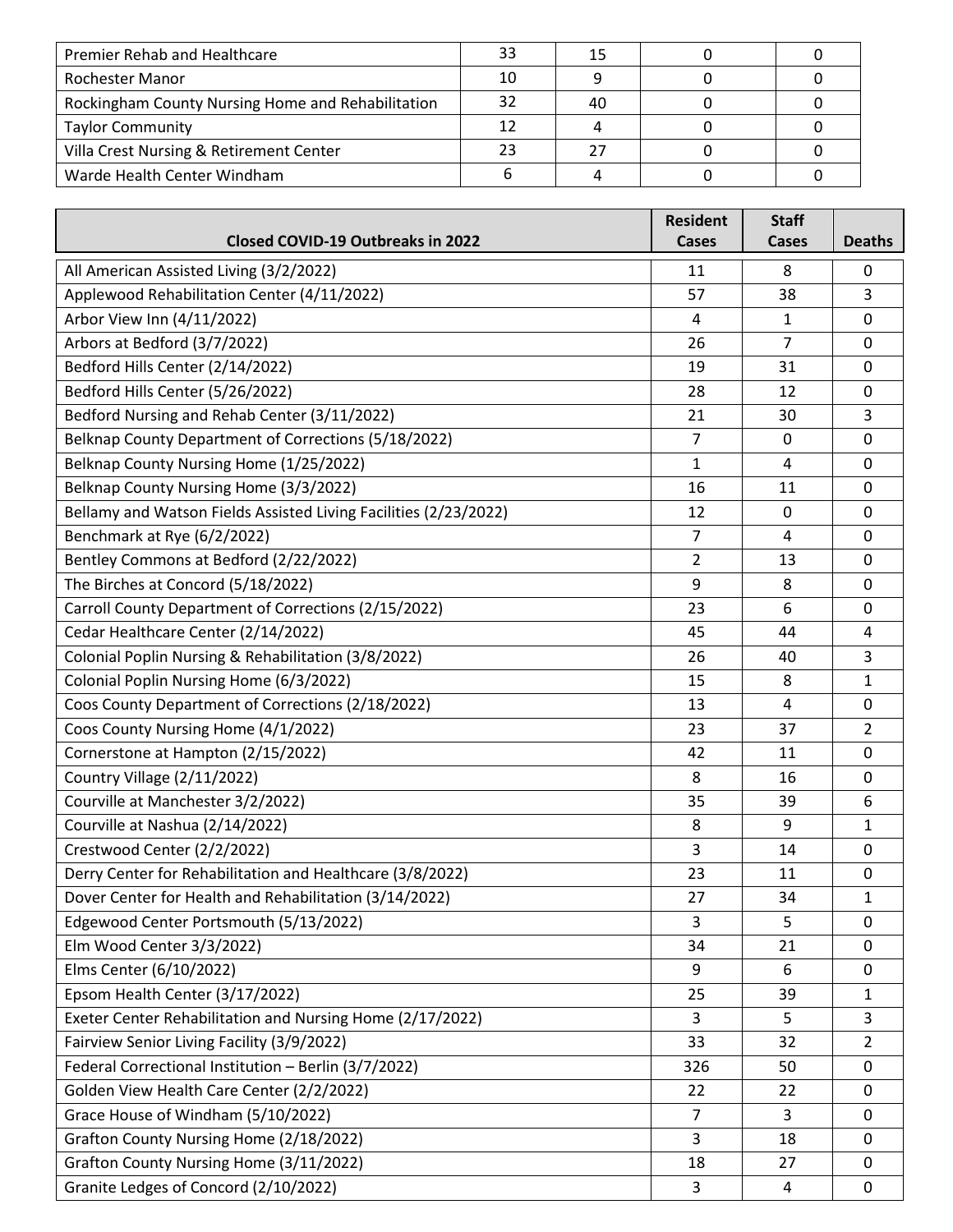| Greystone Farm at Salem (2/8/2022)                        | 11             | 7              | 1              |
|-----------------------------------------------------------|----------------|----------------|----------------|
| Hackett Hill Center (3/31/2022)                           | 32             | 36             | 0              |
| Hackett Hill Center (6/13/2022)                           | 10             | 8              | 0              |
| Hanover Hill Healthcare Center (3/2/2022)                 | 19             | 12             | 0              |
| Hanover Hill Healthcare Center (6/13/2022)                | 39             | 18             | $\mathbf{1}$   |
| Harris Hill Center (2/22/2022)                            | 13             | 23             | $\overline{2}$ |
| Havenwood Heritage Heights (2/15/2022)                    | 9              | 42             | 0              |
| Havenwood Heritage Heights (5/24/2022)                    | 13             | 13             | 0              |
| Hillsborough County Department of Corrections (2/22/2022) | 246            | 18             | 0              |
| Hillsborough County Nursing Home (2/11/2022)              | 38             | 31             | $\mathbf{1}$   |
| Inn At Fairview (2/22/2022)                               | 8              | 16             | $\mathbf{1}$   |
| Jaffrey Rehabilitation and Nursing Center (1/3/2022)      | 33             | 11             | $\mathbf{1}$   |
| Jaffrey Rehabilitation and Nursing Center (4/22/2022)     | 23             | 5              | 0              |
| Keene Center (3/9/2022)                                   | 9              | 32             | 0              |
| Laconia Rehabilitation Center (2/16/2022)                 | 50             | 44             | 0              |
| Lafayette Center (3/17/2022)                              | 43             | 34             | 0              |
| Langdon Place of Dover (4/1/2022)                         | $\overline{2}$ | 33             | 0              |
| Langdon Place of Dover (5/11/2022)                        | 19             | $\overline{7}$ | $\mathbf{1}$   |
| Langdon Place of Exeter (6/1/2022)                        | 28             | 8              | 0              |
| Langdon Place of Keene (6/8/2022)                         | 40             | 11             | 0              |
| Langdon Place of Nashua (1/28/2022)                       | 6              | 4              | 0              |
| Lebanon Center Genesis (3/28/22)                          | 45             | $\overline{7}$ | $\mathbf{1}$   |
| Ledgewood Bay Assisted Living (2/7/2022)                  | 3              | 8              | 0              |
| Ledgewood Bay Assisted Living (5/11/2022)                 | 25             | 11             | 0              |
| Lilac View Assisted Care Facility (1/25/2022)             | 20             | 1              | 1              |
| Maple Leaf Healthcare Center (3/8/2022)                   | 31             | 34             | $\mathbf{1}$   |
| Maple Wood Cheshire County Nursing Home (2/4/2022)        | 19             | 28             | $\mathbf{1}$   |
| Maplewood Cheshire County Nursing Home (5/24/2022)        | 17             | 7              | 0              |
| Merrimack County Department of Corrections (2/22/2022)    | 24             | $\mathbf{1}$   | 0              |
| Merrimack County Nursing Home (3/4/2022)                  | 12             | 17             | 0              |
| Mineral Springs Genesis (1/24/22)                         | 26             | 18             | 3              |
| Mineral Springs Genesis (3/22/2022)                       | 39             | 24             | 0              |
| Mt. Carmel Rehabilitation and Nursing (2/25/2022)         | 22             | 40             | 0              |
| Mt. Carmel Rehabilitation and Nursing (5/28/2022)         | 6              | 8              | 0              |
| Nashua Crossings Benchmark (6/2/2022)                     | 32             | 22             | 0              |
| NH State Prison - Men's (2/22/2022)                       | 47             | 69             | 0              |
| NH State Prison - Women's (2/16/2022)                     | 21             | 6              | 0              |
| NH Veterans Home (3/3/2022)                               | 22             | 12             | $\mathbf{1}$   |
| Oceanside Center (3/15/2022)                              | 31             | 37             | $\mathbf{1}$   |
| Partridge House Genesis (2/24/2022)                       | 8              | 7              | 0              |
| Peaceful Harvest Homes (5/18/2022)                        | 9              | 3              | 0              |
| Pheasantwood Center (4/26/2022)                           | 42             | 13             | $\overline{2}$ |
| Pine Rock Manor Senior Living (2/17/2022)                 | 14             | $\overline{2}$ | 0              |
| Pines of Newmarket (5/23/2022)                            | 21             | $\overline{7}$ | 0              |
| Pleasant Valley Nursing Home (1/28/2022)                  | 38             | 17             | 0              |
| Pleasant Valley Nursing Home (5/312022)                   | 9              | $\overline{7}$ | 0              |
| Premier Rehab and Healthcare (2/10/2022)                  | 48             | 15             | 0              |
| Premier Rehab and Healthcare (3/28/2022)                  | 31             | 5              | $\mathbf{1}$   |